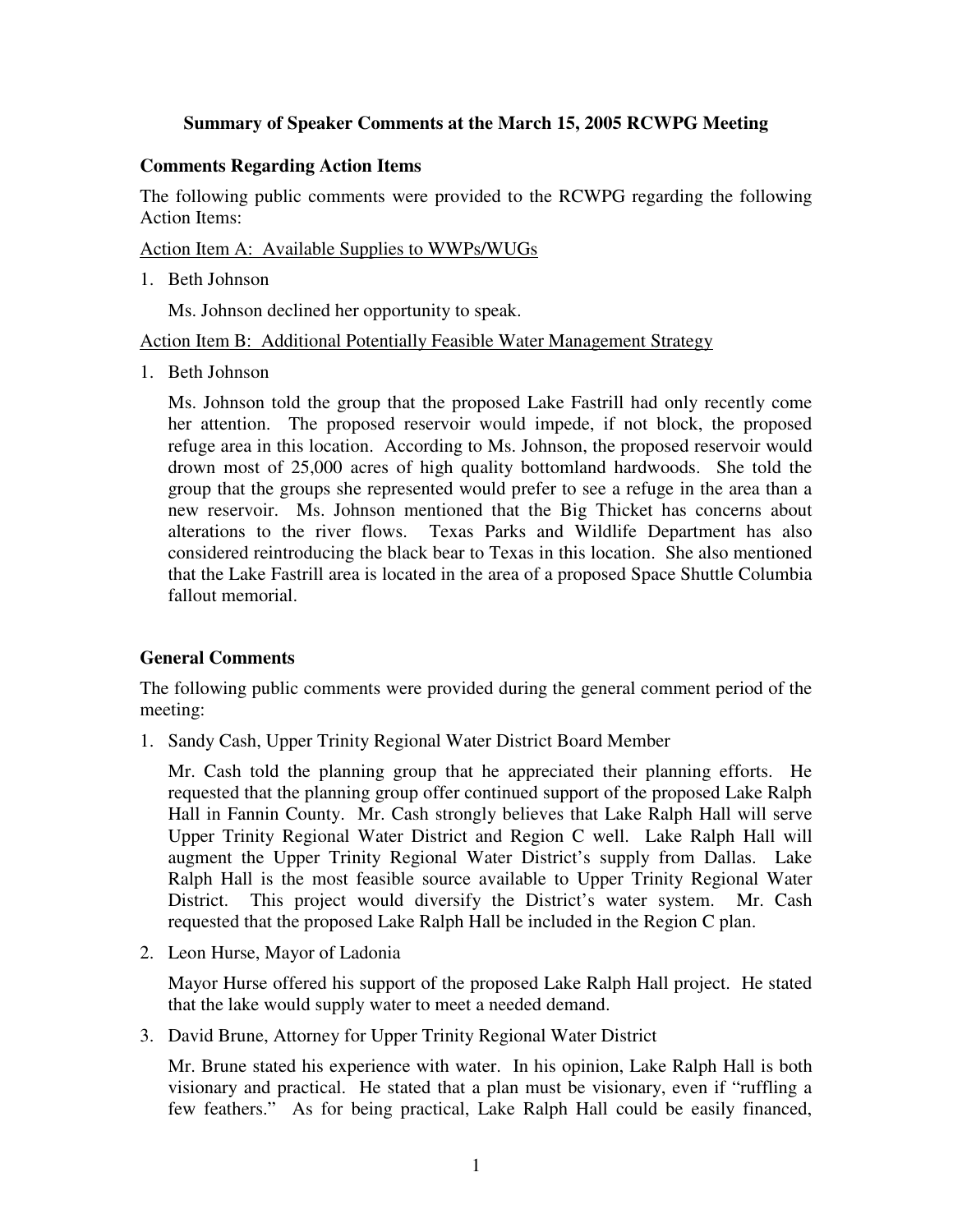would improve the environment, serve water needs, and be implemented within a short period of time with little disruption. Mr. Brune strongly urged the planning group to include the proposed Lake Ralph Hall in the Region C plan.

4. Beth Johnson

Ms. Johnson stated that the environmental community formally requested the opportunity to make a 15-20 minute presentation to the Region C Water Planning Group at their next meeting, similar to what was allowed for the Mesa Water project. She also stated that the environmental community would like to meet one-on-one with Region C committee members.

Ms. Johnson stated that the groups she represents are opposed to all new reservoirs. In her opinion, the existing supplies can meet the projected demands. Thus, condemnation of land would not be needed. She presented letters from the House and Senate Chairs of the Natural Resources Committee that encouraged water conservation and full utilization of existing supplies.

Ms. Johnson stated that Region C is the least conserving region in Texas. She applauded the clothes washer savings. She questioned the goal for unaccounted water being 10-15% when the highest water user (Dallas) was already below 8%.

*In response to Ms. Johnson's request to make a presentation at the next Region C meeting, Vice-Chairman Bob Johnson stated that he would take it to the executive committee to consider.*

5. Vic Burgess, Mayor of Corinth

Mayor Burgess stated that he was the Denton County Judge when the Upper Trinity Regional Water District was established. He supports the proposed Lake Ralph Hall project. Mayor Burgess stated that the area would benefit from a regional water system to supply water from Lake Ralph Hall. He reminded the planning group that they must consider safety and reliability of water supplies.

6. David Nabors

Mr. Nabors commended the unique streams segment committee and said he thought that they ought to include even more stream segments. Mr. Nabors chastised the Region C Water Planning Group for adding Lake Fastrill to the list of strategies when they didn't even know where it was located.

Mr. Nabors told the planning group that they ought to research the "mud hole" that Tom Taylor was trying to pull off, referring to Lake Ralph Hall. He noted that there would be massive opposition to the proposed lake. Mr. Nabors stated that the planning group had paid its consultants almost \$3 million in the last year and have received no new answers to meeting the water shortages. He stated if the planning group was going to have to ruffle a few feathers that they ought to ruffle the feathers of the water hustlers here instead of his grandchildren.

7. Jack Stufflebaum, Resident of Flower Mound

Mr. Stufflebaum asked what actions must Region C take before Lake Ralph Hall would become a reality. When will the decisions be made?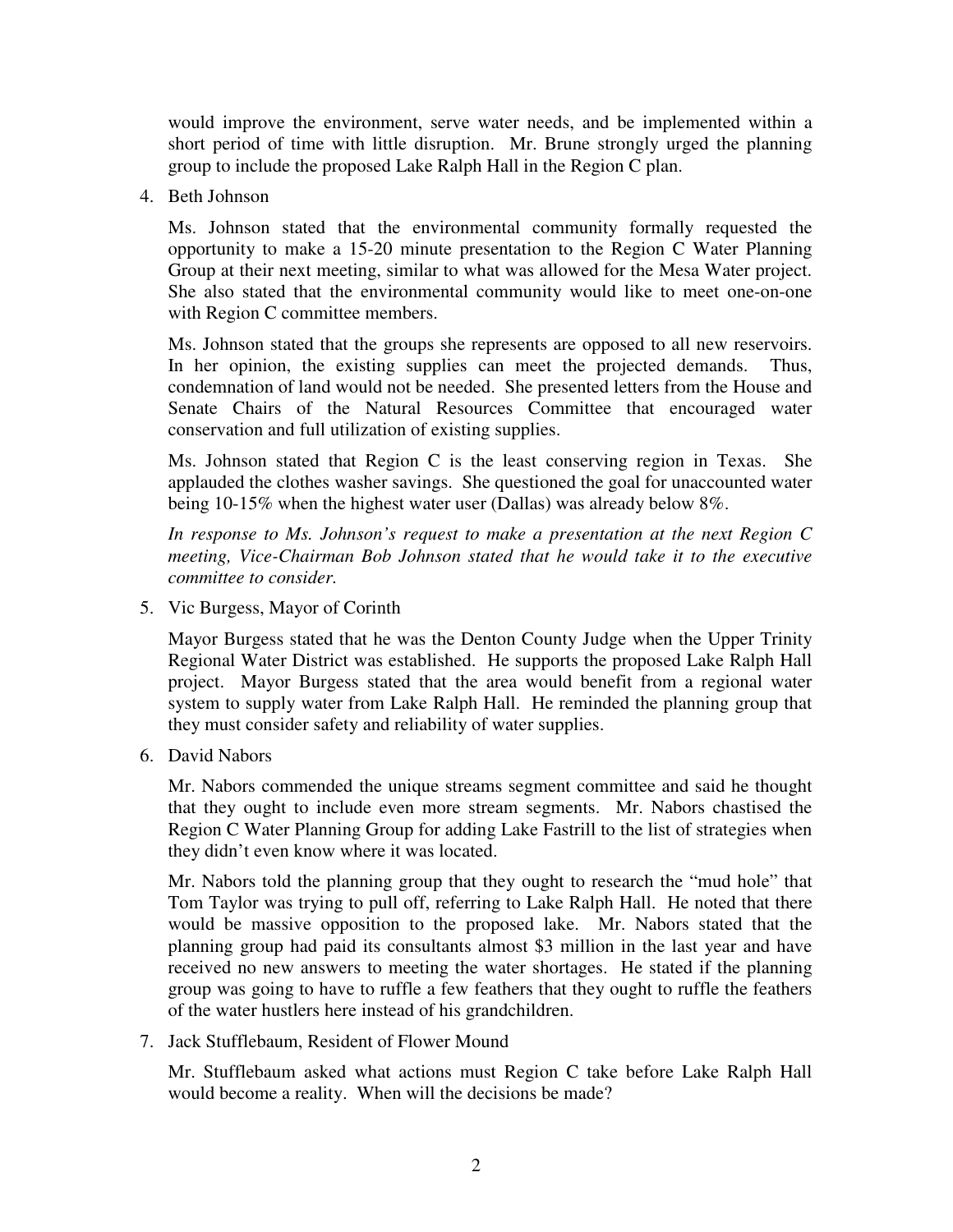*Vice-Chairman Bob Johnson stated that the Region C Water Planning Group is not a Legislative board. The Region C Water Planning Group will vote in April or May on the recommended water management strategies to include in the draft plan that is due June 1.*

8. Van James, Town Manager of Flower Mound and Upper Trinity Regional Water District Board Member

Mr. James stated that he understands that additional water supplies may be needed in the future. He encouraged the planning group to use existing supplies first. Flower Mound hired KBR to review the water supply options. As a result of this study, Mr. James offered the following reasons why Lake Ralph Hall was not needed:

- Lack of need (DWU could meet UTRWD's needs)
- **Unreasonable high cost**
- **Low yield (only 12 MGD will go to UTRWD)**
- Availability of other existing supplies
- 9. Jeff Tasket, Resident of Flower Mound

Mr. Tasket opposes the proposed Lake Ralph Hall. He requested that the Region C Water Planning Group analyze KBR's report fairly and suggested having an open discussion of the elements in the report. Such a course of action would allow the planning group to make an informed decision. He encouraged the planning group to keep their options open. However, Lake Ralph Hall should not be included in the plan simply to be on the conservative side.

10. Jim Cook, Resident of Flower Mound

Mr. Cook told the planning group that Lake Ralph Hall was being considered without full information. He encouraged the planning group to study KBR's report. Mr. Cook told the planning group that the Town of Flower Mound had invited Upper Trinity Regional Water District to a meeting on January 31 to discuss the KBR report. The District did not show for the meeting. Instead, the District started attacking political figures of Flower Mound. Upper Trinity also hired a PR firm to push the Lake Ralph Hall project. Why would the District need to hire a PR firm if the project could stand on its own? Mr. Cook told the planning group that the Upper Trinity Regional Water District will not allow citizens to speak to its board. He urged the planning group to use common sense. Mr. Cook encouraged the planning group to review the KBR report. In his opinion, Lake Ralph Hall is not needed.

11. Mary Horn, Denton County Judge

Judge Horn encouraged the group to keep their options open. The region needs supplies that are plentiful and safe. Judge Horn supports the proposed Lake Ralph Hall project.

12. Patsy Mizeur, Resident of Flower Mound

Ms. Mizeur stated that she had heard today that the Region C water planning was a bottom up process. She told the group that she was at the bottom, along with other Denton and Fannin County residents. Lake Ralph Hall is expensive. She encouraged the group to choose a more cost effective alternative. She noted that there are many